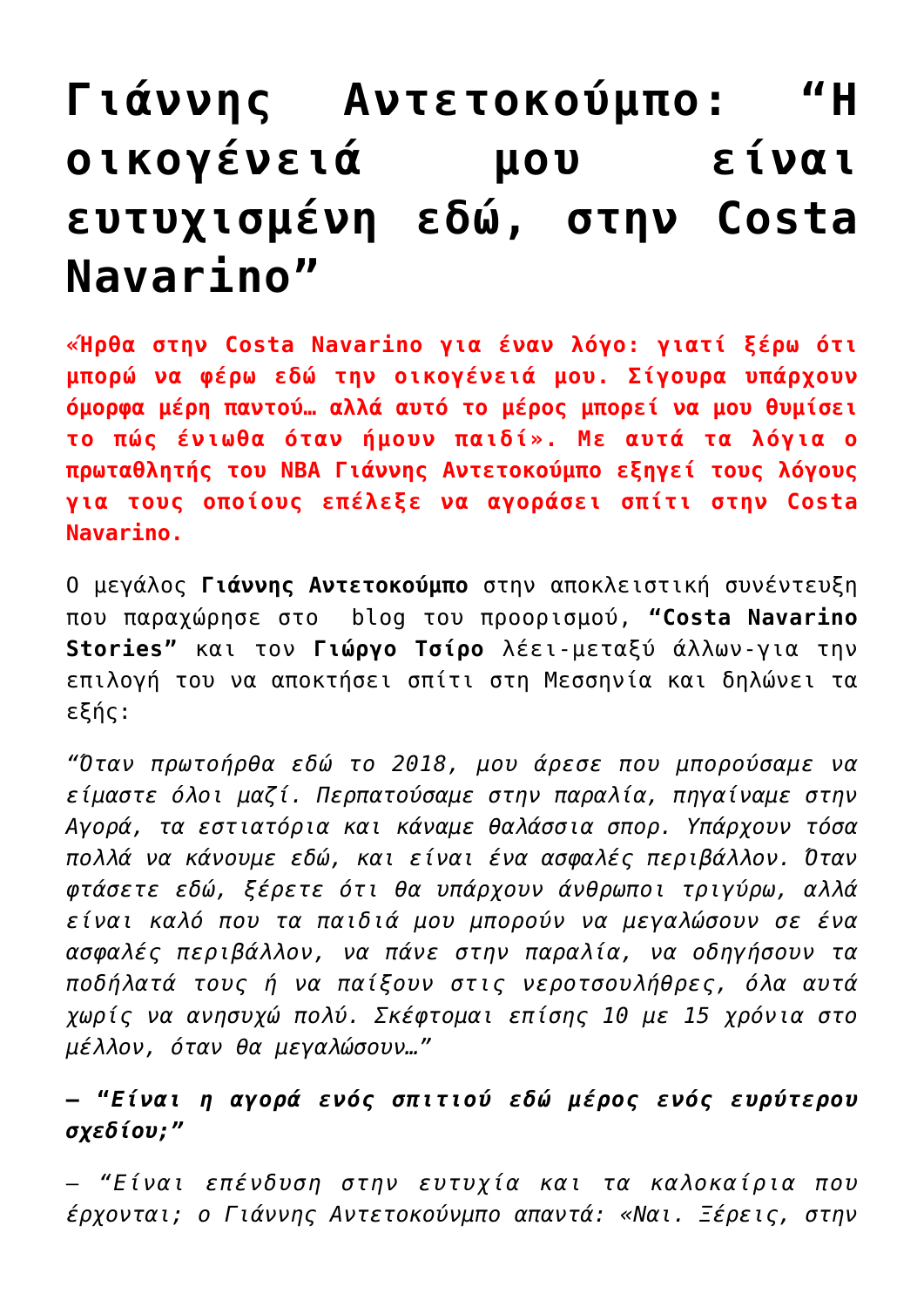*πραγματικότητα δεν έχω σπίτι στην Αθήνα. Αντίθετα, θα έχω ένα σπίτι εδώ. Μου αρέσει να είμαι εδώ – περνάω καλά και η οικογένειά μου είναι χαρούμενη εδώ. Μου αρέσει να βλέπω τους πιο κοντινούς μου ανθρώπους χαρούμενους: τη μητέρα μου να περπατάει στην παραλία, να βγάζει φωτογραφίες…"*

Ακολουθεί παρακάτω ολόκληρη συνέντευξη στα Αγγλικά για όποιον ενδιαφέρεται να τη διαβάσει :

## **Giannis Antetokounmpo: My family is happy here, in Costa Navarino**

Giannis visited Costa Navarino to enjoy a brief holiday in a place that he loves, and to arrange the final details of an investment he is making with his brother, Thanasi, to guarantee happy family moments for the future: becoming the owner of two Costa Navarino Residences, at a beautiful seaside location.

I can't say I'm not nervous about interviewing Giannis Antetokounmpo. He's a national hero, the MVP of the NBA, a man with a rags-to-riches story you find in the movies. Nonetheless, I also know that he's a modest person. I know that, from the stories I've seen and read, and because he has chosen to own a home here at Costa Navarino, where luxury meets nature and simplicity in the most perfect way possible, and doing so to be with his family. What's more, he has graciously accepted to meet with me even though he's on a family vacation.

I arrange to meet the Greek professional basketball player at dreamy Royal Villa Methoni. Like the residences acquired by Giannis and his brother, it boasts uninterrupted views towards the sea – a calming presence.

**CN: You've just arranged the final details for the purchase of two Navarino Residences you're making with your brother Thanasi. What do you like so much about being here?**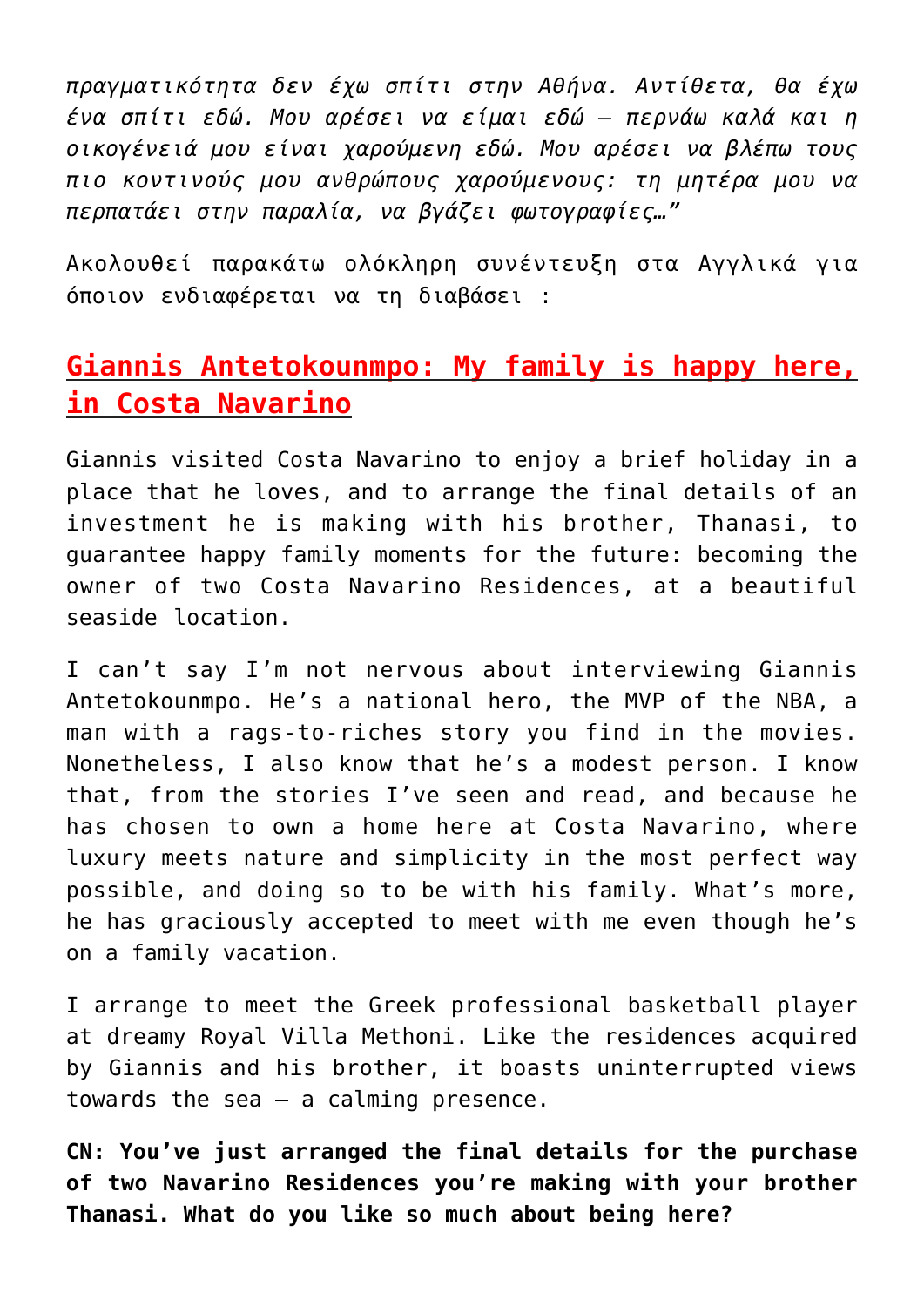**G:** When I first came here in 2018, I liked that we could all be together. We'd walk on the beach, go to the Agora, the restaurants and play water sports. There's so much to do here, and it's a safe environment. When you get here, you know there will be people around, but it's good that my kids can grow up in a safe environment, go to the beach, ride their bicycles or play on the waterslides, all without me worrying too much. I'm also thinking 10 to 15 years into the future, when they'll be older…

## **CN: Is buying a house here part of a greater plan? Is it an investment in happiness and in the summers to come?**

**G:** Yes. You know, I actually don't own a house in Athens. Instead, I'll have a home here. I like being here – I have a good time, and my family is happy here. I like seeing the people closest to me happy: my mother walking on the beach, taking pictures…

**CN: At the age of 27, your life seems to have already had three chapters – one involving the struggle for survival, one of hard work and a great opportunity in the NBA, and the third one now, the life of a champion and family man. Is this new phase difficult for you?**

**G:** *Life is difficult. We try to make it easy. We shouldn't make our lives complicated. You need to understand who you are and find a way to be okay with it. It can be difficult to accept this for many, because they think they can be more, or they always want something more. Ultimately, they're not happy. My family and I, when we had nothing, we learned to survive on the streets. Then we adapted when we went to the NBA, and now we are adapting to where we are right now. We adjust, yet our principles remain the same. Sure, there are some all-time high moments, as well as some low moments. When I was young and we went from city to city selling things, that for me was an all-time high because I was with my brothers, in a car, playing, laughing, having*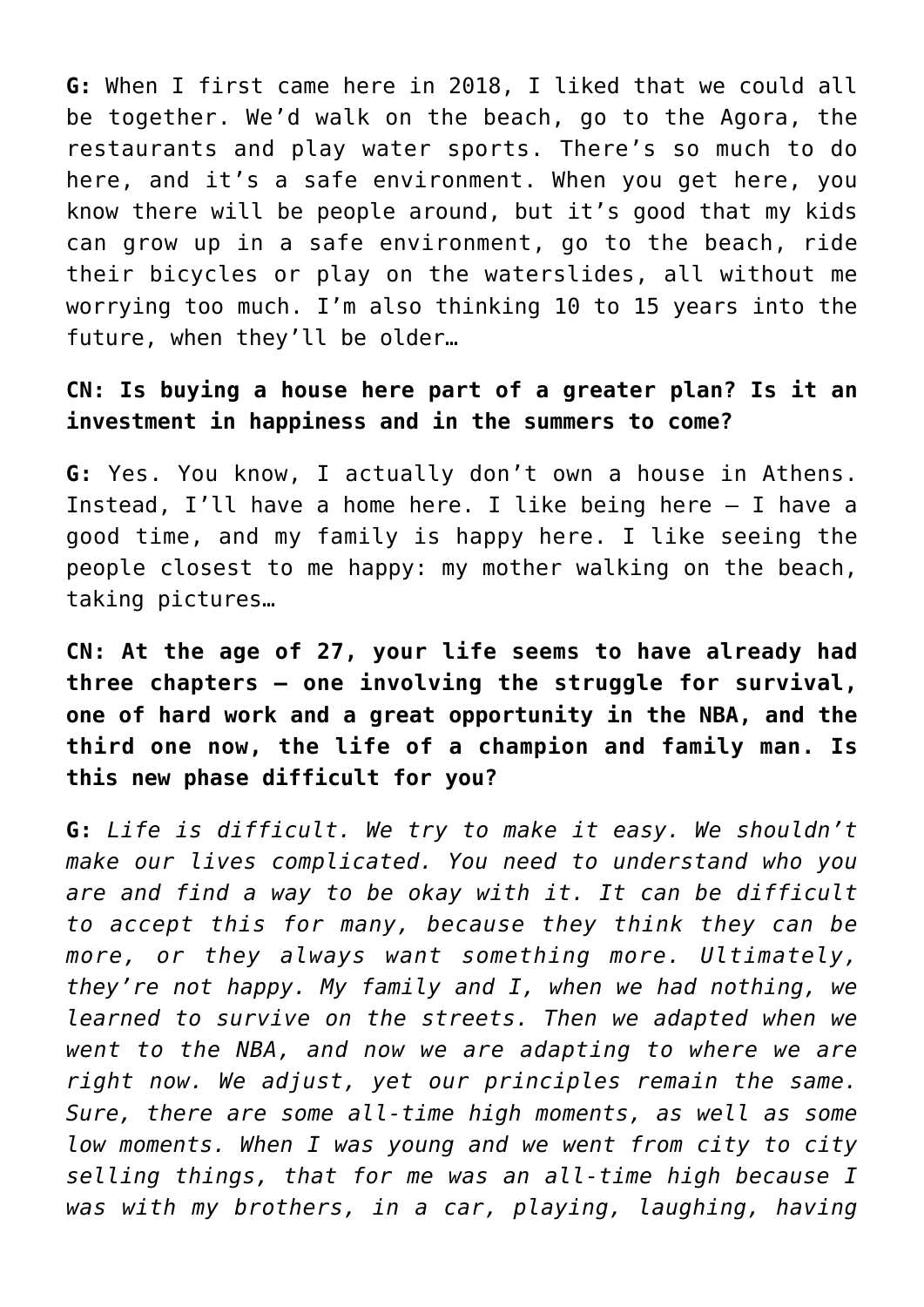*fun. We didn't feel it at the time, but now that one of my brothers is in France, the other in Athens, I get it.*

*This has affected everything – regarding who I am, how I raise my kids, how I want to be as a player, as a businessman, everything. I came here to Costa Navarino for one reason – because I know I can bring my family. There are beautiful places everywhere, famous hotels, but none of that interests me. This is a place I have been to before, my father and mother have been here, and so have my brothers; I came a few years back and had a great time. This is a place that can offer me what I felt as a child. We may not have had any money, but we were together. And we're together now: Kostas, Thanasis, Alex, Francis, my mother, our children. Everyone together – I like that. I've never been alone in my life. I've always had my brothers, my family, and I want that to continue.*

**CN: You know that the man behind Costa Navarino, Captain Vassilis, was a visionary who wanted to support his area by creating work for local people while respecting nature. Today, his three sons are all here together, continuing this vision. Does this story resonate with you?**

**G:** *Well, when I spoke to Mr. Achilles (Constantakopoulos), I told him that they are like a role model family for us. For Christos, Kostis, and Achilles, all of this began with their father. They're also very successful at what they do, and very good people. They will sit with you, talk with you, tell you a story, help you with their experience in life and in business. For Thanasis, Kostas, Alex and me, that's who we are trying to be – for our father. We all have this motto: "I am my father's legacy." I will say it again: my father did not have anything. He started, not from zero, but from minus zero. And we, who have achieved what we have achieved, cannot be idiots [and waste that achievement]. Much like Captain Vassilis who left something behind, and his sons continue to build on that, I hope that we can do*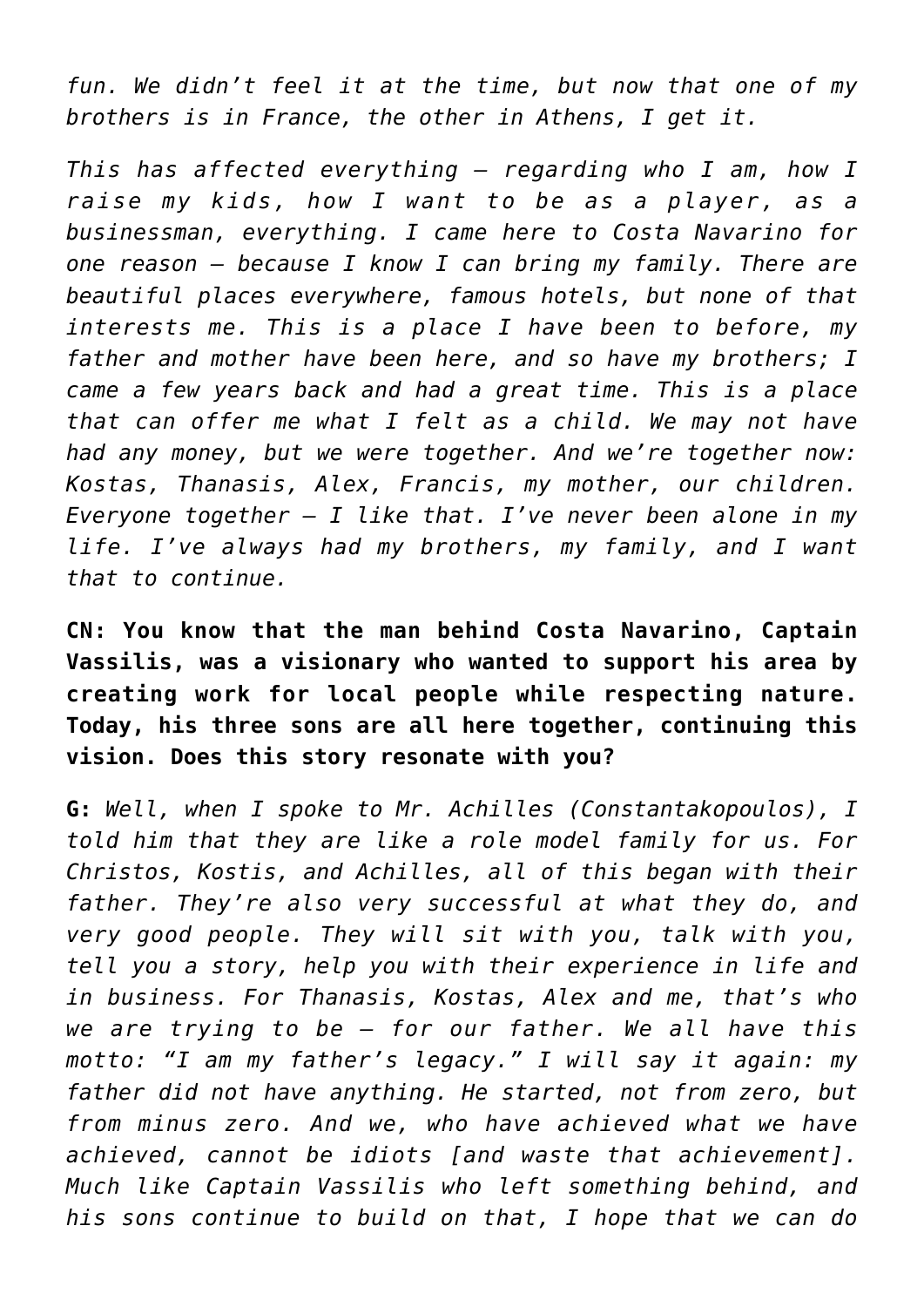*the same, for the next generation, for our grandchildren and great-grandchildren.*

**CN: I'm so grateful that you' re meeting me today, on your family vacation. I can imagine everyone wants something from an NBA champion and you can' t do everything. Now that everyone wants a little "piece" of you, are you still able to remain intact?**

**G:** *Indeed, many people who want something from you will show up, but you must remain true to yourself. They often say that fame and money changes people, but this isn't necessarily true. The difference is that, a few years back when nobody knew you, you were calm, and now millions of people expect something, asking for things. And if you say "No," because you cannot always say "Yes," they take it badly. What I've come to understand is that you must continue being the same person. If you begin to change, that's when you can lose it.*

**CN: In a post-game interview during the NBA finals, you said that looking at yesterday is egoism, tomorrow is pride, and humility can be found only in the now. Of course, you were referring to the game, but is life off the court any different? Should we not look forward?**

**G:** *You should. That is the objective, the goal. This, right here is the goal. I want my children to grow up with Thanasi's children, but there's a process in order to achieve this goal, and for this process to work, you need to be in the present. It's easy to say, but difficult to do. When you master the technique, it has a real impact on your quality of life. You do not need money, or anything else, to be okay. I told you earlier about potential, being the best version of yourself. This is very important to me. Forget basketball, I don't care about basketball. As long as you're having fun, you play; when you stop having fun, you leave. It's that simple. Αs a human being, in order to be the best*